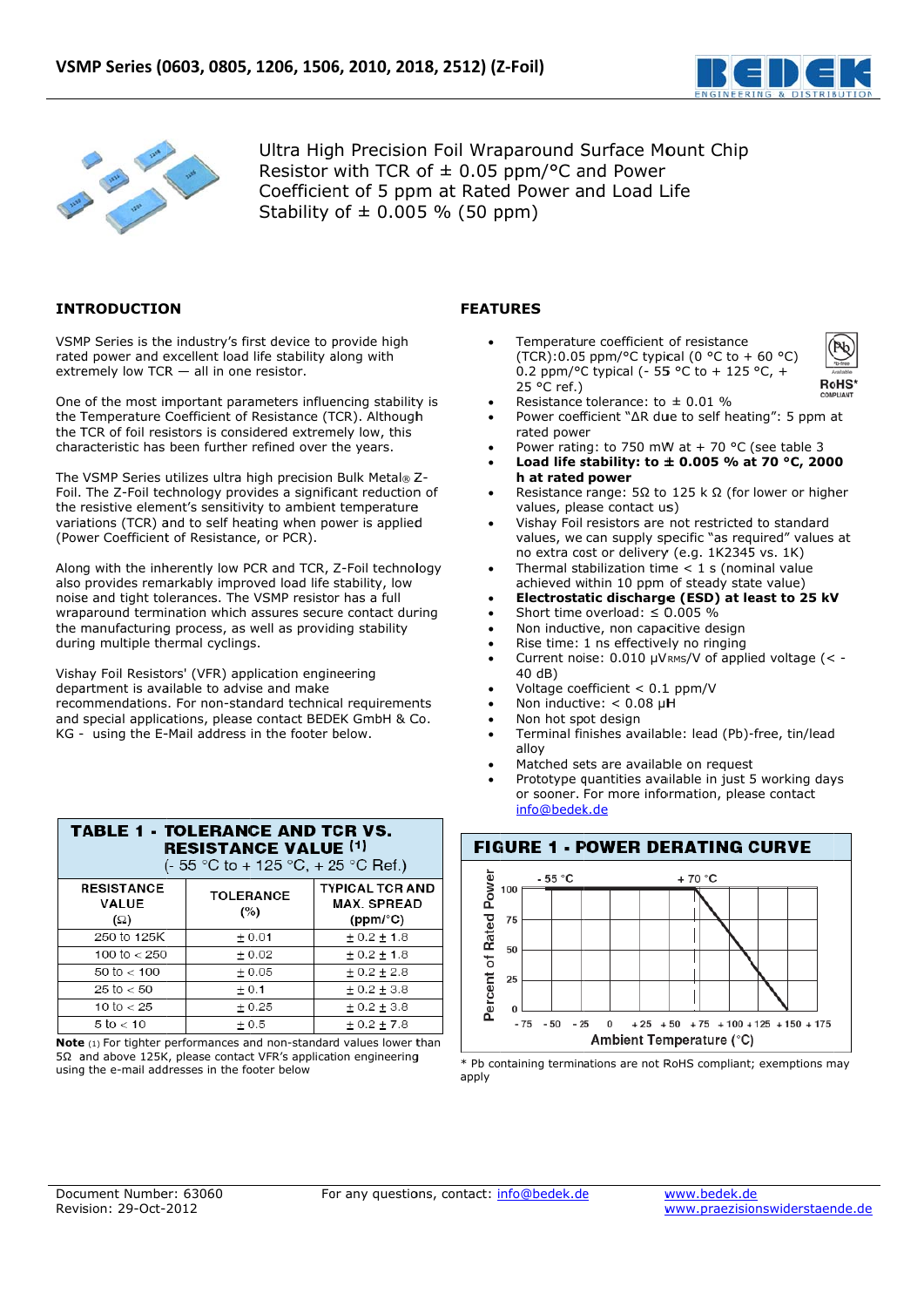



#### **Note**

• The TCR values for  $< 100 \Omega$  are influenced by the termination composition and result in deviation from this curve

| TABLE 2 - DIMENSIONS AND LAND PATTERN in Inches (Millimeters)                                          |                   |                   |                  |                   |                                 |             |             |
|--------------------------------------------------------------------------------------------------------|-------------------|-------------------|------------------|-------------------|---------------------------------|-------------|-------------|
|                                                                                                        |                   | <b>Top View</b>   |                  |                   | <b>Recommended Land Pattern</b> |             |             |
| Date Code <sup>2</sup> -<br>(Year/Week)<br><b>Footprint</b><br>W<br>т<br>$\rightarrow$ D $\rightarrow$ |                   |                   |                  |                   |                                 |             |             |
| <b>CHIP SIZE</b>                                                                                       |                   | W                 | <b>THICKNESS</b> | D                 | $\mathsf{Z}(1)$                 | G(1)        | X(1)        |
|                                                                                                        | ± 0.005<br>(0.13) | ± 0.005<br>(0.13) | <b>MAXIMUM</b>   | ± 0.005<br>(0.13) |                                 |             |             |
| 0603                                                                                                   | 0.063<br>(1.60)   | 0.032(0.81)       | 0.025(0.64)      | 0.011(0.28)       | 0.102(2.59)                     | 0.031(0.78) | 0.031(0.78) |
| 0805                                                                                                   | 0.080<br>(2.03)   | 0.050(1.27)       | 0.025(0.64)      | 0.015(0.38)       | 0.122(3.10)                     | 0.028(0.71) | 0.050(1.27) |
| 1206                                                                                                   | 0.126<br>(3.20)   | 0.062(1.57)       | 0.025(0.64)      | 0.020(0.51)       | 0.175(4.45)                     | 0.059(1.50) | 0.071(1.80) |
| 1506                                                                                                   | 0.150<br>(3.81)   | 0.062(1.57)       | 0.025(0.64)      | 0.020(0.51)       | 0.199(5.05)                     | 0.083(2.11) | 0.071(1.80) |
| 2010                                                                                                   | 0.198<br>(5.03)   | 0.097(2.46)       | 0.025(0.64)      | 0.025(0.64)       | 0.247(6.27)                     | 0.115(2.92) | 0.103(2.62) |
| 2018                                                                                                   | 0.204<br>(5.18)   | 0.184(4.67)       | 0.025(0.64)      | 0.018(0.46)       | 0.248(6.3)                      | 0.146(3.71) | 0.184(4.67) |
| 2512                                                                                                   | 0.249<br>(6.32)   | 0.127(3.23)       | 0.025(0.64)      | 0.032(0.81)       | 0.291(7.39)                     | 0.150(3.81) | 0.127(3.23) |

#### **Note**

(1) Land Pattern Dimensions are per IPC-7351A

(2) The date code printing applies to all resistor sizes except for 0603

| <b>TABLE 3 - SPECIFICATIONS</b> |                                                         |                                                                   |                                                |                                         |
|---------------------------------|---------------------------------------------------------|-------------------------------------------------------------------|------------------------------------------------|-----------------------------------------|
| <b>CHIPSIZE</b>                 | <b>RATED</b><br><b>POWER</b><br>(mW)<br>$at + 70$<br>۰c | MAX.<br><b>WORKING</b><br><b>VOLTAGE</b><br>$(S \vee P \times R)$ | <b>RESISTANCE</b><br><b>RANGE</b> $(\Omega)^*$ | <b>MAXIMUM</b><br><b>WEIGHT</b><br>(mg) |
| 0603                            | 100                                                     | 20V                                                               | 100 to 4K                                      | 3                                       |
| 0805                            | 200                                                     | 40 V                                                              | 5 to 8K (10K)                                  | 6                                       |
| 1206                            | 300                                                     | 87 V                                                              | 5 to 25K                                       | 11                                      |
| 1506                            | 300                                                     | 95 V                                                              | 5 to 30K                                       | 12                                      |
| 2010                            | 500                                                     | 187 V                                                             | 5 to 70K<br>(100K)                             | 27                                      |
| 2018                            | 750                                                     | 122 V                                                             | 5 to 20K                                       | 40                                      |
| 2512                            | 750                                                     | 220 V                                                             | 5 to 125K                                      | 40                                      |

\* For non standard values please contact VFR's application engineering using the e-mail addresses in the footer below.

| <b>TABLE 4 - LOAD LIFE STABILITY</b> |                                                |  |  |
|--------------------------------------|------------------------------------------------|--|--|
| $(+ 70 °C)$ for 2000 h)              |                                                |  |  |
| <b>CHIP SIZE</b>                     | <b>MAXIMUM AR LIMITS</b>                       |  |  |
| 0603                                 | $\pm$ 0.005 % at 50 mW $\pm$ 0.01 % at 100 mW  |  |  |
| 0805                                 | $\pm$ 0.005 % at 100 mW $\pm$ 0.01 % at 200 mW |  |  |
| 1206, 1506                           | $\pm$ 0.005 % at 150 mW $\pm$ 0.01 % at 300 mW |  |  |
| 2010                                 | $\pm$ 0.005 % at 200 mW $\pm$ 0.01 % at 500 mW |  |  |
| 2018                                 | $\pm$ 0.005 % at 500 mW $\pm$ 0.01 % at 750 mW |  |  |
| 2512                                 | $\pm$ 0.005 % at 500 mW $\pm$ 0.01 % at 750 mW |  |  |
|                                      |                                                |  |  |

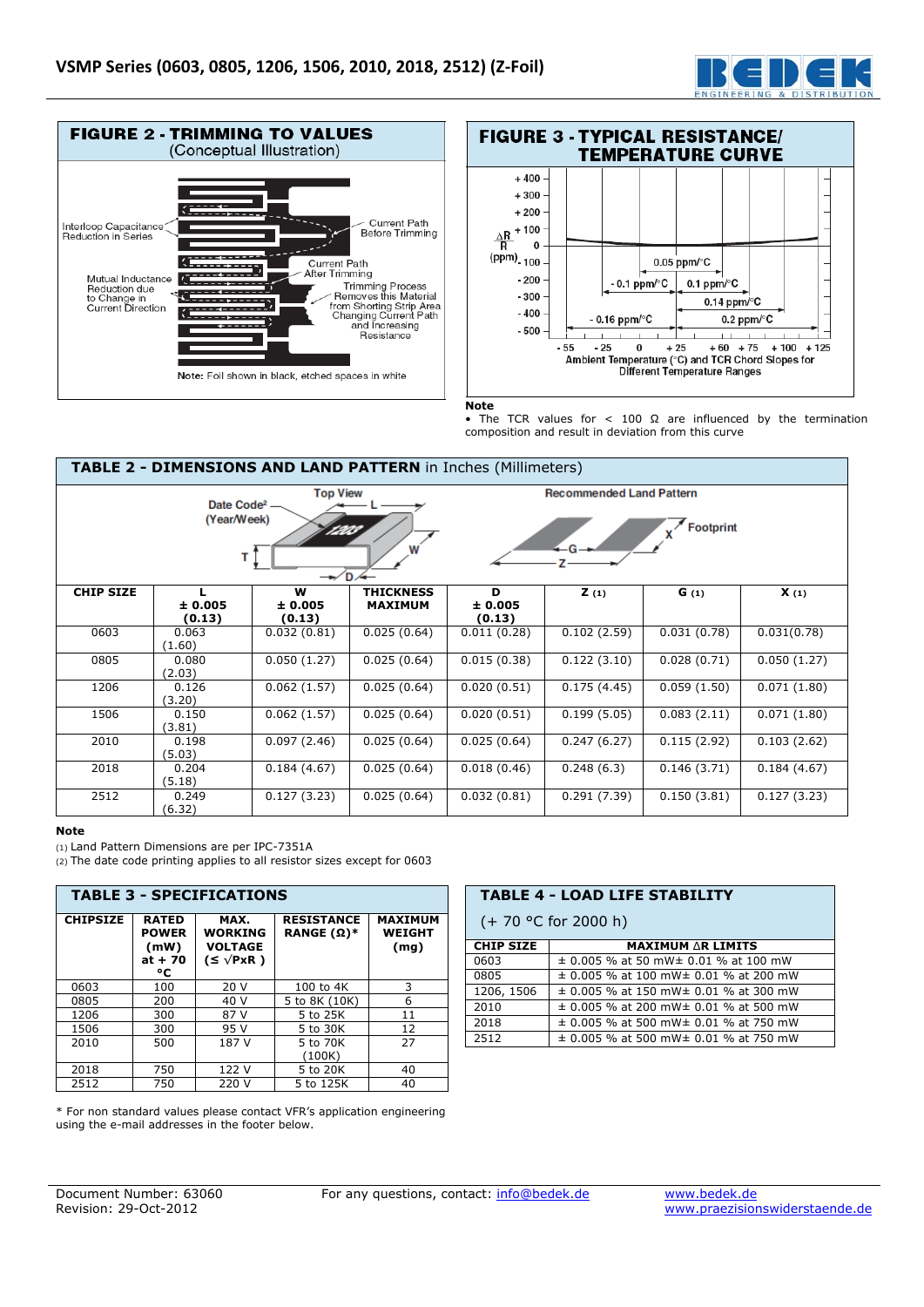

### **TABLE 5 - PERFORMANCES**

| <b>TEST OR CONDITIONS</b>                             | <b>MIL-PRF-55342</b>                        | <b>TYPICAL AR LIMITS</b> | <b>MAXIMUM AR</b>      |
|-------------------------------------------------------|---------------------------------------------|--------------------------|------------------------|
|                                                       | <b>CHARACTERISTIC E AR</b><br><b>LIMITS</b> |                          | <b>LIMITS</b> $(1)$    |
| Thermal Shock, 100 x (- 65 °C to + 150 °C)            | $\pm 0.1 \%$                                | $\pm$ 0.005 % (50 ppm)   | $\pm$ 0.01 % (100 ppm) |
| Low Temperature Operation, - 65 °C, 45 min at Pnom    | $\pm 0.1 \%$                                | $\pm$ 0.005 % (50 ppm)   | $\pm$ 0.01 % (100 ppm) |
| Short Time Overload, 6.25 x Rated Power, 5 s          | $\pm 0.1 \%$                                | $\pm$ 0.005 % (50 ppm)   | $\pm$ 0.01 % (100 ppm) |
| High Temperature Exposure, + 150 °C, 100 h            | $\pm 0.1 \%$                                | $\pm$ 0.01 % (100 ppm)   | $\pm$ 0.02 % (200 ppm) |
| Resistance to Soldering Heat                          | $\pm 0.2 \%$                                | $\pm$ 0.005 % (50 ppm)   | $\pm$ 0.01 % (100 ppm) |
| Moisture Resistance                                   | $\pm 0.2 \%$                                | $\pm$ 0.005 % (50 ppm)   | $\pm$ 0.02 % (200 ppm) |
| Load Life Stability + 70 °C for 2000 h at Rated Power | $\pm 0.5 \%$                                | $\pm$ 0.005 % (50 ppm)   | $\pm$ 0.01 % (100 ppm) |

#### **Note**

(1)As shown + 0.01  $\Omega$  to allow for measurement errors at low values

# **FIGURE 4 - RECOMMENDED MOUNTING**

### **Notes**

- (1) IR and vapor phase reflow are recommended.
- (2) Avoid the use of cleaning agents which could attack epoxy resins, which form part of the resistor construction
- (3) Vacuum pick up is recommended for handling
- (4) If the use of a soldering iron becomes necessary, precautionary measures should be taken to avoid any possible damage / overheating of the resistor
- Recommendation: The solder fillet profile should be such as to avoid running over the top metallization



## **CRYOGENIC TEST**

Different expansion/contraction rates of composite materials in resistors may induce discontinuities during temperature excursions that are not evident at temperature extremes, making an unreliable resistor appear normal.

A good resistor must also return to its initial value with no resistance drift. In this demo, a VFR VSMP0805 precision resistor is monitored through the range of +25°C, down to - 196°C and back up to +25°C. Results confirm the VSMP0805 exhibits only 5 ppm/°C TCR, experiences no discontinuities, and returns to its exact same starting value, showing absolutely no change in resistance  $(< 1$  ppm measurement accuracy).



### **FIGURE 7 -PRECISION RESISTOR IN CRYOGENIC CONDITIONS - ONLY 5 PPM/**°**C (PRODUCT DEMO)**

http://www.praezisionswiderstaende.de/video.html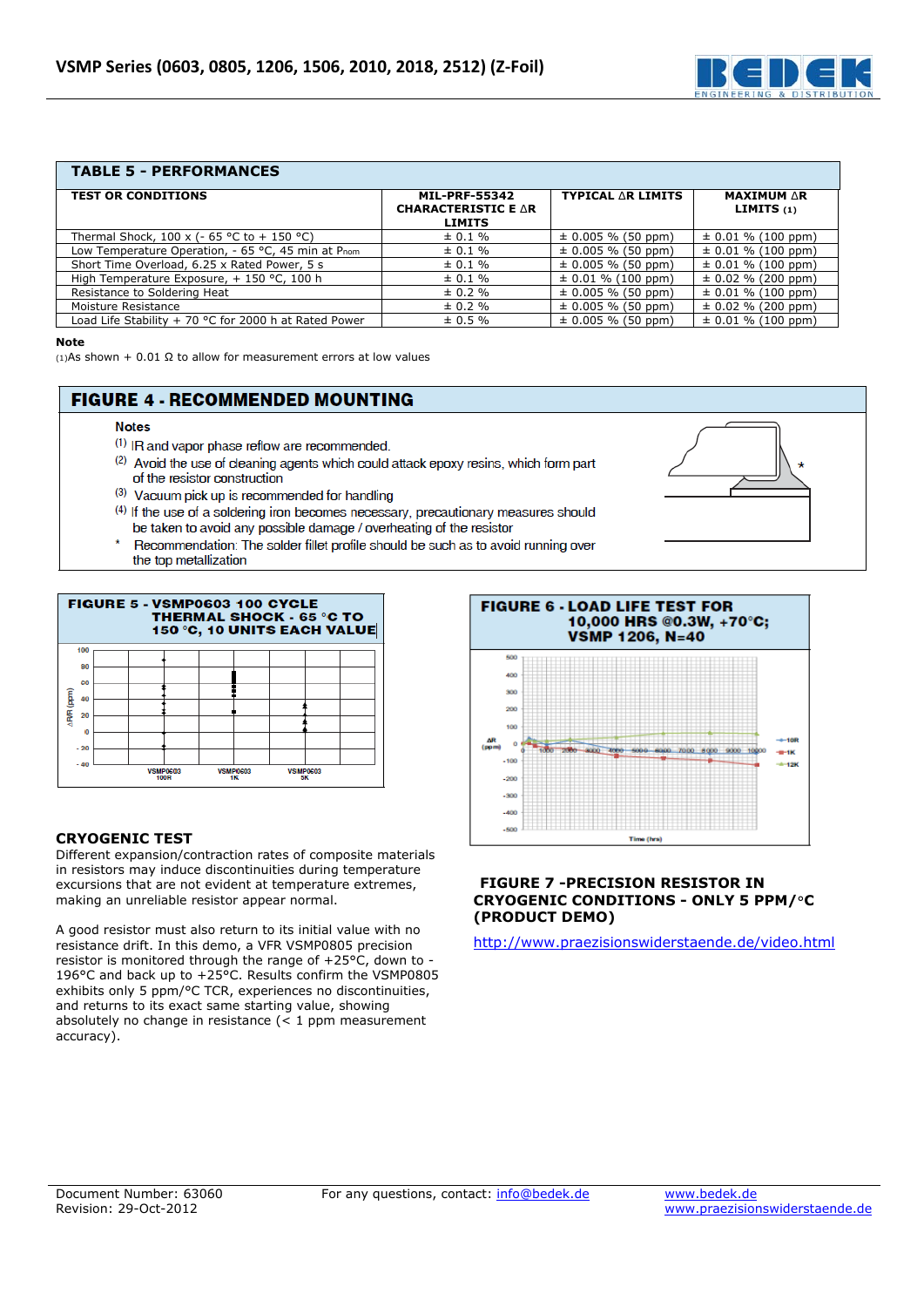

### **PULSE TEST**

All parts are baked at +125°C for 1 hour and allowed to cool at room temperature for 1 hour, prior to testing. By using an electrolytic 0.01μF capacitor charged to 1200 VDC, a single pulse was performed on 30 units of 1206, 10 kΩ of Surface Mount Vishay Foil resistor and Thin Film resistor. The units were allowed time to cool down, after which the resistance measurements were taken and displayed in ppm deviation from the initial reading. **TEST RESULTS** 





**Note:** Average of 30 units yielded deviation of 30,723 ppm of the Thin Film vs. -14 ppm for the Bulk Metal® Foil

## **ELECTROSTATIC DISCHARGE (ESD)**

ESD can be categorized into three types of damages: **Parametric Failure** - occurs when the ESD event alters one or more device parameters (resistance in the case of resistors), causing it to shift from its required tolerance. This failure does not directly pertain to functionality; thus a parametric failure may be present while the device is still functional.

**Catastrophic Damage** - occurs when the ESD event causes the device to immediately stop functioning. This may occur after one or a number of ESD events with diverse causes, such as human body discharge or the mere presence of an electrostatic field.

**Latent Damage** - occurs when the ESD event causes moderate damage to the device, which is not noticeable, as the device appears to be functioning correctly. However, the load life of the device has been dramatically reduced, and further degradation caused by operating stresses may cause the device to fail during service. Latent damage is the source for greatest concern, since it is very difficult to detect by remeasurement or by visual inspection, because damage may have occurred under the external coating.

By using an electrolytic 500 pF capacitor charged up to 4500 V, pulses were performed on 10 units of 1206, 10 kΩ of three different Surface Mount Chip Resistors technologies, with an initial voltage spike of 2500 V (Figure 10). The units were allowed time to cool down, after which the resistance measurements were taken and displayed in ppm deviation from the initial readings. Readings were then taken in 500 V increments up to 4500 V.**TEST DESCRIPTION**



### **TABLE 6 - ESD TEST RESULTS** (AVERAGE OF 10 UNITS)

| <b>VOLTS</b> | $\Delta$ R (%)    |                  |             |  |  |
|--------------|-------------------|------------------|-------------|--|--|
|              | <b>THICK FILM</b> | <b>THIN FILM</b> | <b>FOIL</b> |  |  |
| 2500         | $-27$             | 97               | < 0.005     |  |  |
| 3000         | $-4.2$            | 366              | &0.005      |  |  |
| 3500         | $-6.2$            | <b>OPEN</b>      | < 0.005     |  |  |
| 4000         | $-7.4$            | <b>OPEN</b>      | < 0.005     |  |  |
| 4500         | $-8.6$            | <b>OPEN</b>      | <0.005      |  |  |